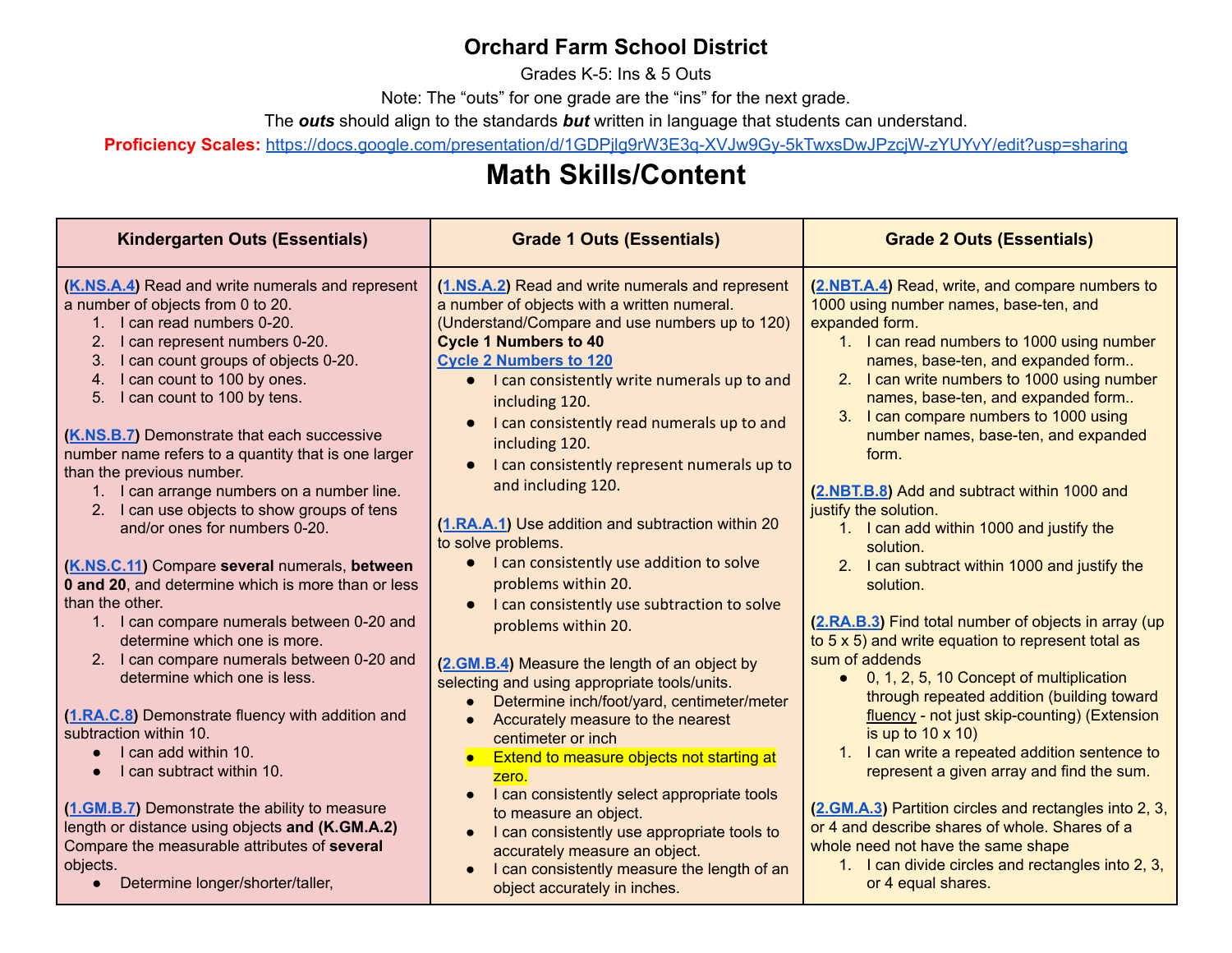| heavier/lighter, holds more/holds less                                                   | I can consistently measure the length of an<br>$\bullet$<br>object accurately in centimeters.                                                                                                                                                                                                                                                                                                                                                                                                                                           | (2.DS.A.4) Solve problems using information in line<br>plots, picture graphs (the key/interval can be equal                                                                                                                                                                                                                                                             |
|------------------------------------------------------------------------------------------|-----------------------------------------------------------------------------------------------------------------------------------------------------------------------------------------------------------------------------------------------------------------------------------------------------------------------------------------------------------------------------------------------------------------------------------------------------------------------------------------------------------------------------------------|-------------------------------------------------------------------------------------------------------------------------------------------------------------------------------------------------------------------------------------------------------------------------------------------------------------------------------------------------------------------------|
| ** Writing of numerals with the correct formation will<br>be reported on in handwriting. | (1.DS.A.2) Draw conclusions from object graphs<br>(manipulatives), picture graphs, T-charts, and tallies<br>(The key/interval is equal to 1).<br>Extend to key/interval equal to 2, 5, or 10.<br>$\bullet$<br>1. I can consistently draw conclusions from an<br>object graph.<br>2. I can consistently draw conclusions from a<br>picture graph.<br>3. I can consistently draw conclusions from<br>T-charts.<br>4. I can consistently draw conclusions from a<br>tally chart.<br>** Writing of numerals with the correct formation will | to 1,2, 5, or 10) and bar graphs (intervals can be<br>equal to 1,2,5 or 10).<br>• (3.DS.A.2) Solve one- and two-step<br>scaffolded problems using information<br>presented in bar and/or picture graphs.<br>1. I can solve problems using line, picture and<br>bar graphs.<br>2. I can solve two-step problems, broken into<br>two parts, using bar and picture graphs. |
|                                                                                          | be reported on in handwriting.                                                                                                                                                                                                                                                                                                                                                                                                                                                                                                          |                                                                                                                                                                                                                                                                                                                                                                         |

| Grade 3 Outs (Essentials)                                                                                                                                                                                            | <b>Grade 4 Outs (Essentials)</b>                                                                                                                                                                                             | Grade 5 Outs (Essentials)                                                                                                                                                                                                                            |
|----------------------------------------------------------------------------------------------------------------------------------------------------------------------------------------------------------------------|------------------------------------------------------------------------------------------------------------------------------------------------------------------------------------------------------------------------------|------------------------------------------------------------------------------------------------------------------------------------------------------------------------------------------------------------------------------------------------------|
| (3.NBT.A.1) Round whole numbers to the nearest<br>10, 100, or <b>1000</b><br>1. I can round whole numbers up to 9,999 to<br>the nearest 10,100,1000                                                                  | (4.NF.B.6) Solve problems involving adding and<br>subtracting fractions and mixed numbers with like<br>and related denominators.<br>1. I can solve problems when adding and<br>subtracting fractions with like denominators. | (5.NF.A.3) Compare and order fractions and/or<br>decimals to the thousandths place using the<br>symbols $\geq, \leq$ = and justify the solution.<br>1. I can compare fractions and/or decimals<br>using $\leq, \geq, \leq$ and justify the solution. |
| (4.NBT.A.6) Multiply whole number of up to three<br>digits by a one-digit whole number and multiply<br>numbers and justify the solution                                                                              | I can use solve problems when adding and<br>subtracting mixed numbers with like<br>denominators.                                                                                                                             | 2. I can order fractions and/or decimals using<br>$\leq$ , $\geq$ , = and justify the solution.                                                                                                                                                      |
| Extended to $4 \times 1$ and $2 \times 2$<br>I can multiply a number up to three-digits<br>by a one-digit number.<br>2. I can justify a solution to the multiplication<br>problem of up to three-digit by one-digit. | (4.RA.A.2) Solve multi digit whole number problems<br>using the 4 operations and variables and using<br>estimation to interpret the reasonableness of an<br>answer.                                                          | (5.NF.B.6) Solve problems involving addition and<br>subtraction of fractions and mixed numbers with<br>unlike denominators and justify the solution.<br>1. I can add mixed numbers up to 10 whole<br>numbers with unlike denominators and            |
| (3.NF.A.1) Understand that a unit fraction as the<br>quantity formed by one part when a whole is<br>partitioned into equal parts.<br>I can understand a unit fraction.                                               | <b>Cycle 1 Addition and Subtraction</b><br><b>Cycle 2 Multiplication and Division</b><br><b>Cycle 3 Four Operations Word Problems</b><br>I can solve multi-step addition problems                                            | justify the solution.<br>2. I can subtract mixed numbers up to 10<br>whole numbers with unlike denominators<br>and justify the solution.                                                                                                             |
| 2. I can partition a whole into equal parts.<br>(3.RA.D.9) Write and solve two step word problems                                                                                                                    | and justify my answer.<br>I can solve multi-step subtraction problems<br>2.<br>and justify my answer.                                                                                                                        | (5.RA.C.5) Solve and justify multi-step problems<br>involving variables, whole number (pre-req),                                                                                                                                                     |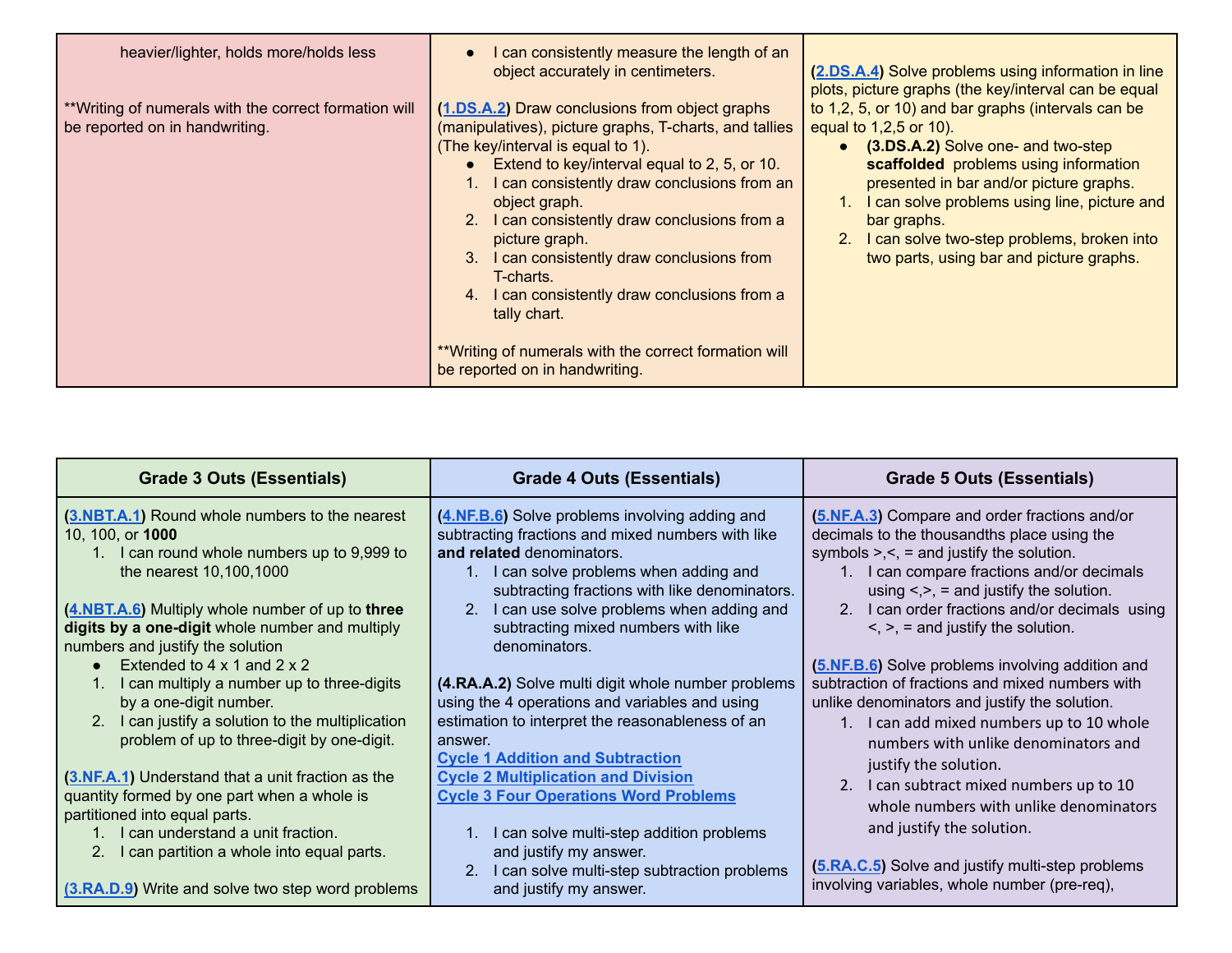involving variables using any of the four operations.

- 1. I can write two-step problems using the four operations.
- 2. I can solve two-step problems using the four operations.

**[\(3.GM.D.16\)](https://docs.google.com/document/d/1UcSJjkvNiDWb-mqJ-q4Chc-FPWHPncTE-A9lCWPFGlE/edit?usp=sharing)** Understand that rectangles can have equal area but different perimeters, or equal perimeters but different areas.

- 1. I can understand area.
- 2. I can understand perimeter.
- 3. I can solve multi-step multiplication problems and justify my answer.
- 4. I can solve multi-step division problems and justify my answer.
- 5. I can solve multi-step problems with mixed operations.
- 6. I can use estimation to interpret the reasonableness of an answer in addition, subtraction, multiplication, and division problems.

**([4.GM.A.1](https://docs.google.com/document/d/1YVh8WgMbMQj9smLb3i8WSnAYQj1A7mRbNXfglNisRDA/edit?usp=sharing))** Draw and identify points, lines, line segments, rays, angles, perpendicular lines and parallel lines.

- 1. I can draw points, lines, line segments, rays, angles, perpendicular lines, and parallel lines.
- 2. I can identify points, lines, line segments, rays, angles, perpendicular lines, and parallel lines.

**([4.GM.C.7](https://docs.google.com/document/d/1Zx_fZOOKiMA-RV9bt_fcgvPq6UleCBHNKhDe4Y1VZxc/edit?usp=sharing))** Use the four operations to solve problems involving distances, intervals of time, liquid volume, weight of objects and money.

1. I can solve addition, subtraction, multiplication, and division problems involving distances, intervals of time, liquid volume, weight of objects and money.

**\*[\(4.DS.A.3](https://docs.google.com/document/d/1a15E91AJqmbOYkJQ1m_JOVsdGVjESnts4otG0PiPrzs/edit?usp=sharing))** Analyze the data in a frequency table, line plot, bar graph or picture graph

- Note: This is important for Science and something that we expect to be addressed through MySci units.
- 1. I can analyze data in a frequency table, line plot, bar graph, or picture graph to answer a set of questions.

fractions, and decimals.

- Use **(5.RA.B.3)** as a support.
- 1. I can solve multi-step problems involving variables, fractions and decimals.
- 2. I can justify the reasonableness of a multi-step word problem involving variables, fractions and decimals.

**[\(5.GM.D.9](https://docs.google.com/document/d/1ezHy2x1-s1f_u3q26T4oHQDC-oDQEo7mm-Xo59VLtPc/edit?usp=sharing))** Solve multi-step problems that require measurement conversions.

- Use **(5.GM.B.5)** as a support.
- 1. I can solve multi-step problems involving metric conversions.
- 2. I can solve multi-step problems involving customary conversions.

**\*[\(5.DS.A.1\)](https://docs.google.com/document/d/1f755ArxSMF4k6bPUbAO4mM2bYamnv1i8NJ5HEweh2gE/edit?usp=sharing)** Create a line graph to represent a data set, and analyze the data to answer questions and solve problems and **(5.DS.A.2)** Create a line plot to represent a given or generated data set, and analyze the data to answer questions and solve problems, recognizing the outliers and generating the median.

- Note: This is important for Science and something that we expect to be addressed through MySci units.
- 1. I can create a line graph to represent and solve questions on a set of data.
- 2. I can create a line plot to represent and solve questions on a set of data.

[EXTRA](https://docs.google.com/document/d/1xVW0OAvsfhtbIYFTGrJ-8tXi9VoJBbEu4u3aLjng6VQ/edit?usp=sharing)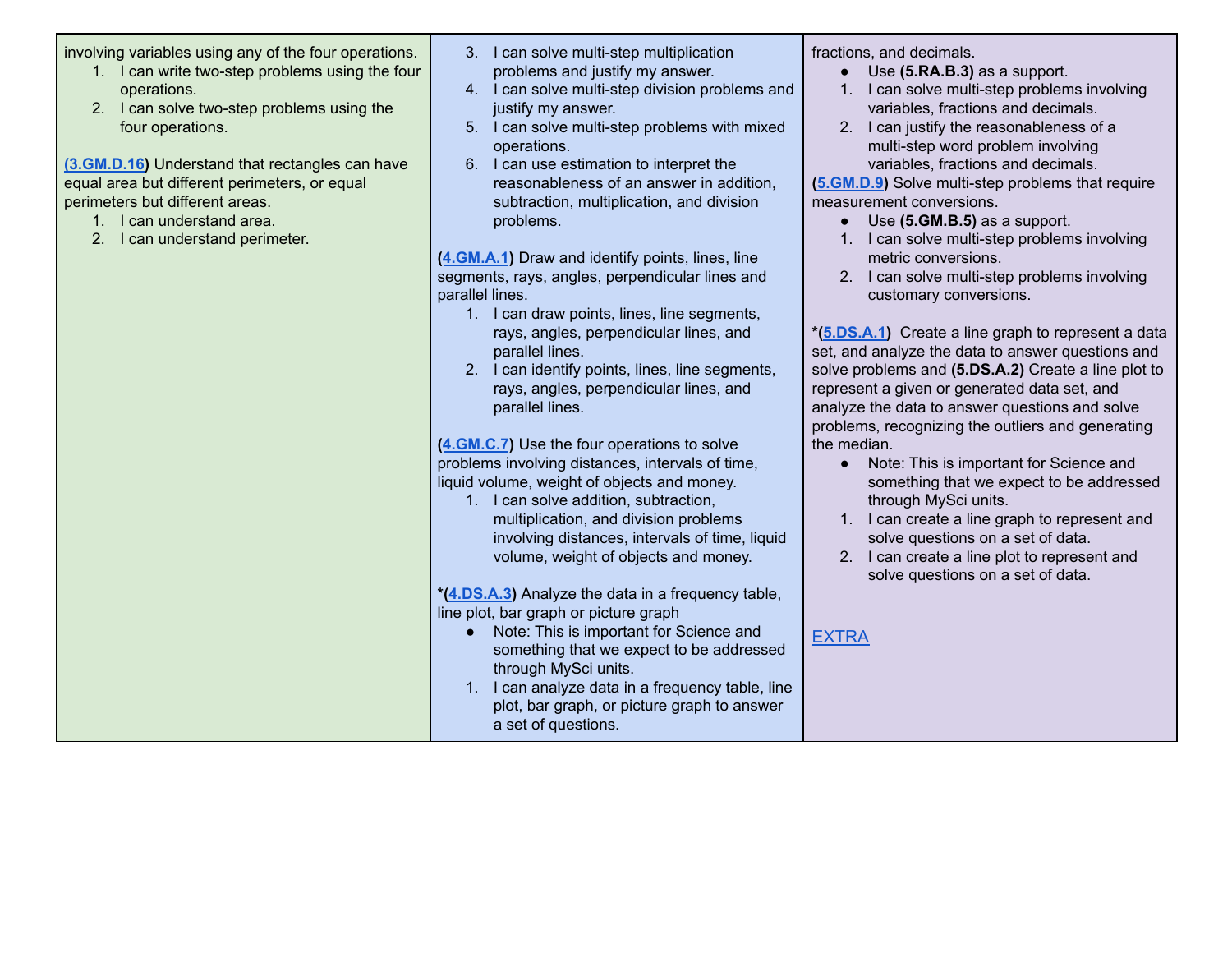# **Math - Introduce and Develop**

| Kindergarten - Introduce & Develop                                                                                                                                                                                                                                                                                                                                                                                                                                                                                                                                                                                                                                                                                                                                                                                                                                                                                                                                                                                                                                                                               | <b>Grade 1 - Introduce &amp; Develop</b>                                                                                                                                                                                                                                                                                                                                                                                                                                                                                                                                                                                                                                                                     | <b>Grade 2 - Introduce &amp; Develop</b>                                                                                                                                                                                                                                                                                                                                                                                                                                                                                                                                                                                            |
|------------------------------------------------------------------------------------------------------------------------------------------------------------------------------------------------------------------------------------------------------------------------------------------------------------------------------------------------------------------------------------------------------------------------------------------------------------------------------------------------------------------------------------------------------------------------------------------------------------------------------------------------------------------------------------------------------------------------------------------------------------------------------------------------------------------------------------------------------------------------------------------------------------------------------------------------------------------------------------------------------------------------------------------------------------------------------------------------------------------|--------------------------------------------------------------------------------------------------------------------------------------------------------------------------------------------------------------------------------------------------------------------------------------------------------------------------------------------------------------------------------------------------------------------------------------------------------------------------------------------------------------------------------------------------------------------------------------------------------------------------------------------------------------------------------------------------------------|-------------------------------------------------------------------------------------------------------------------------------------------------------------------------------------------------------------------------------------------------------------------------------------------------------------------------------------------------------------------------------------------------------------------------------------------------------------------------------------------------------------------------------------------------------------------------------------------------------------------------------------|
| (K.NS.A.1) Count to 100 by ones and tens.<br>Extend to count by 5s.<br>(K.GM.B.3) Demonstrate an understanding of<br>concepts of time and devices that measure time.<br>Identify that a clock is used to tell the time<br>of the day and a calendar is used to tell the<br>day of the month<br>Time to the hour<br>(K.GM.B.4) Name the days of the week.<br>Name the months of the year.<br>(K.GM.B.5) Identify pennies, nickels, dimes and<br>quarters.<br>• Extend to identify the value of the coins<br>(K.GM.C.6). Identifying shapes (squares, circles,<br>triangles, rectangles, hexagons, cubes, cones,<br>cylinders, and spheres) and describe objects in the<br>environment using names of shapes, recognizing<br>the name stays the same regardless of orientation<br>or size<br>(K.GM.C.10) Compose simple shapes to form<br>larger shapes using manipulatives.<br>(Early Learning Standard III.2) Recognize and<br>extend patterns through calendar<br>• AB, ABC, ABB, AABC, etc. using up to 3<br>pattern elements<br>Utilize shapes and color patterns to review<br>$\bullet$<br>shapes and colors | (1.NS.A.4) Count by 5s to 100 starting at any<br>multiple of five.<br>(1.NBT.A.5) Add within 100.<br>Extension to [999] (with regrouping/disk<br>trading)<br>(1.GM.A.1) Distinguish between defining attributes<br>versus non-defining attributes; build and draw<br>shapes that possess defining attributes.<br>(1.GM.A.4) Partition circles and rectangles into two<br>or four equal shares and describe shares and<br>wholes verbally.<br>(1.GM.C.8) Tell and write time in hours and<br>half-hours using analog and digital clocks.<br>Extension $\frac{1}{4}$ and $\frac{3}{4}$ hour marks.<br>(1.GM.C.9) Know the value of a penny, nickel,<br>dime, and quarter.<br>Extension trading and regrouping. | (2.GM.A.1) Recognize and draw shapes having<br>specified attributes, such as a given number of<br>angles or sides (triangles, quadrilaterals,<br>pentagons, hexagons, circles, and cubes)<br>(2.GM.B.6) Estimate lengths using units of inches,<br>feet, yards, centimeters and meters.<br>(2.GM.D.10) Tell and write time from analog and<br>digital clocks to the nearest five minutes, using a.m.<br>and p.m.<br>(2.GM.D 12) Find the value of combinations of<br>dollar bills, quarters, dimes, nickels and pennies,<br>using \$ and $¢$ appropriately.<br>(2.GM.D.13) Find combinations of coins that equal<br>a given amount. |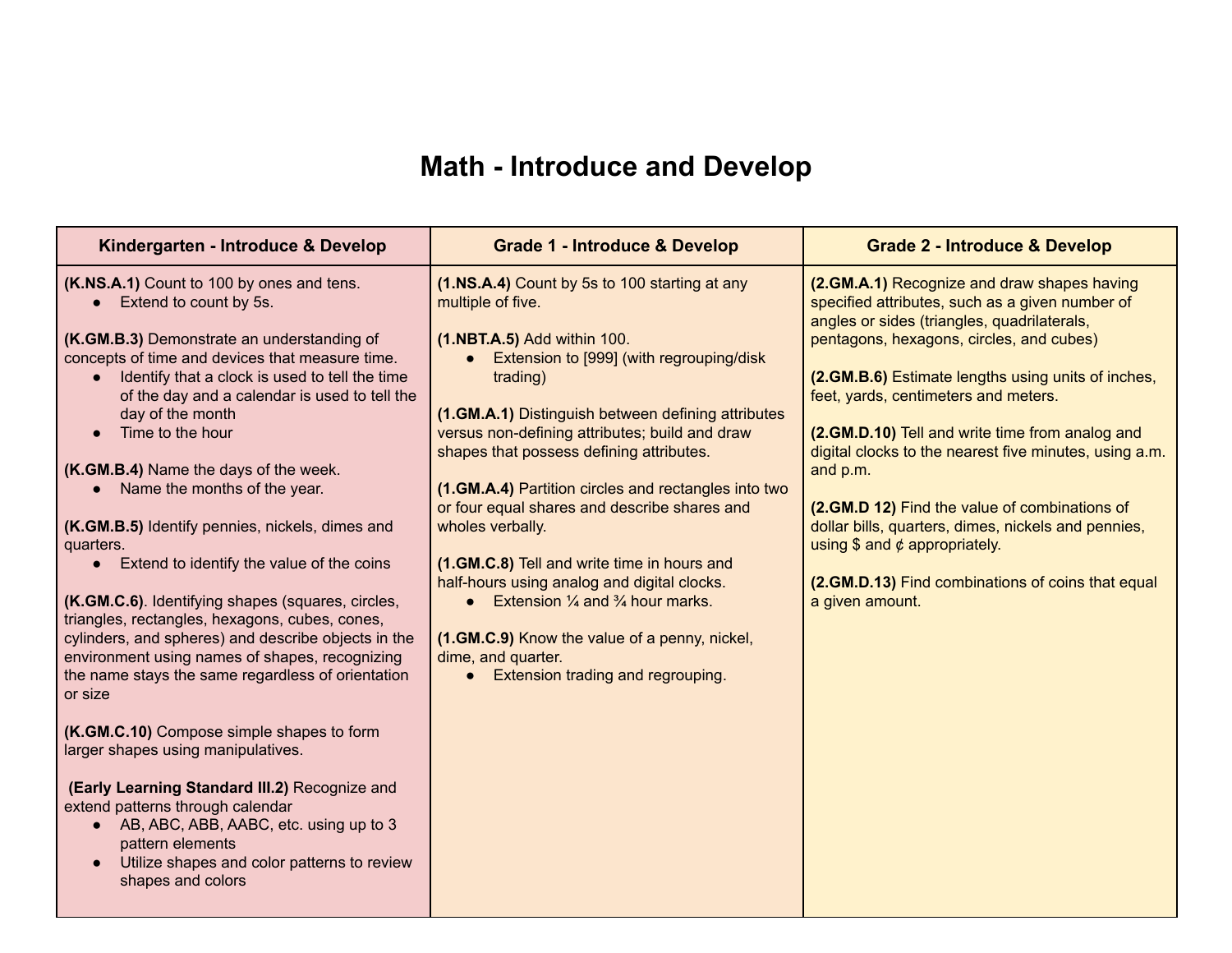| Grade 3 - Introduce & Develop                                                                                                                                                                                                                                                                                                                                                                                                                                                                                                                                                                                                                                                                                                                                                                                                                                                                                                      | Grade 4 - Introduce & Develop                                                                                                                                                                                                           | Grade 5 - Introduce & Develop                                                                                                                                                                                                                                                                                                                                                                                                                                                                                                         |
|------------------------------------------------------------------------------------------------------------------------------------------------------------------------------------------------------------------------------------------------------------------------------------------------------------------------------------------------------------------------------------------------------------------------------------------------------------------------------------------------------------------------------------------------------------------------------------------------------------------------------------------------------------------------------------------------------------------------------------------------------------------------------------------------------------------------------------------------------------------------------------------------------------------------------------|-----------------------------------------------------------------------------------------------------------------------------------------------------------------------------------------------------------------------------------------|---------------------------------------------------------------------------------------------------------------------------------------------------------------------------------------------------------------------------------------------------------------------------------------------------------------------------------------------------------------------------------------------------------------------------------------------------------------------------------------------------------------------------------------|
| (3. NBT.A.2) Read, write and identify whole<br>numbers within 100,000 using base ten numerals,<br>number names and expanded form.<br><b>Extend to 999,999</b><br>Compare whole numbers to 100,000.<br>(3.GM.A.1) Understand that shapes in different<br>categories may share attributes and that the shared<br>attributes can define a larger category<br><b>Focus on QUADRILATERALS</b><br>(3.GM. B.4) Tell and write time to the nearest<br>minute.<br>(3.GM.B.5) Estimate time intervals in minutes.<br>(3.GM.B. 6) Solve problems involving addition and<br>subtraction of minutes.<br>(3.GM.B.7) Measure or estimate length, liquid<br>volume and weight of objects.<br>(3.GM.B.8) Use the four operations to solve<br>problems involving lengths, liquid volumes or<br>weights given in the same units.<br>(3.DS.A.1) Create frequency tables, scaled picture<br>graphs, and bar graphs and line plots to represent<br>data. | (4.NBT.A. 1) Round multi-digit whole numbers to<br>any place.<br>(4.NBT.A 3) Compare two multi-digit numbers using<br>the symbols $>$ , = or <, and justify the solution.<br>(4.NF.A.2) Recognize and generate equivalent<br>fractions. | (5.NBT.A.1) Read, write, identify, and compare<br>numbers from billions to thousandths using number<br>names, base ten numerals and expanded form.<br>(5.RA.B.3) Write, evaluate and interpret numeric<br>expressions using the order of operations.<br>(5.GM.A.1) Understand that attributes belonging to<br>a category of figures also belong to all<br>subcategories.<br>(5.GM.B.5) Apply the formulas $V = I \times w \times h$ and V<br>$= B \times h$ for volume of right rectangular prisms with<br>whole-number edge lengths. |

\*Fluency means to be able to use multiple representations to model real-world problems; be able to critique the reasoning of others, identify errors and alternate approaches to solving problems; de-contextualize and contextualize problems and solutions to explain your reasoning; communicate your reasoning precisely.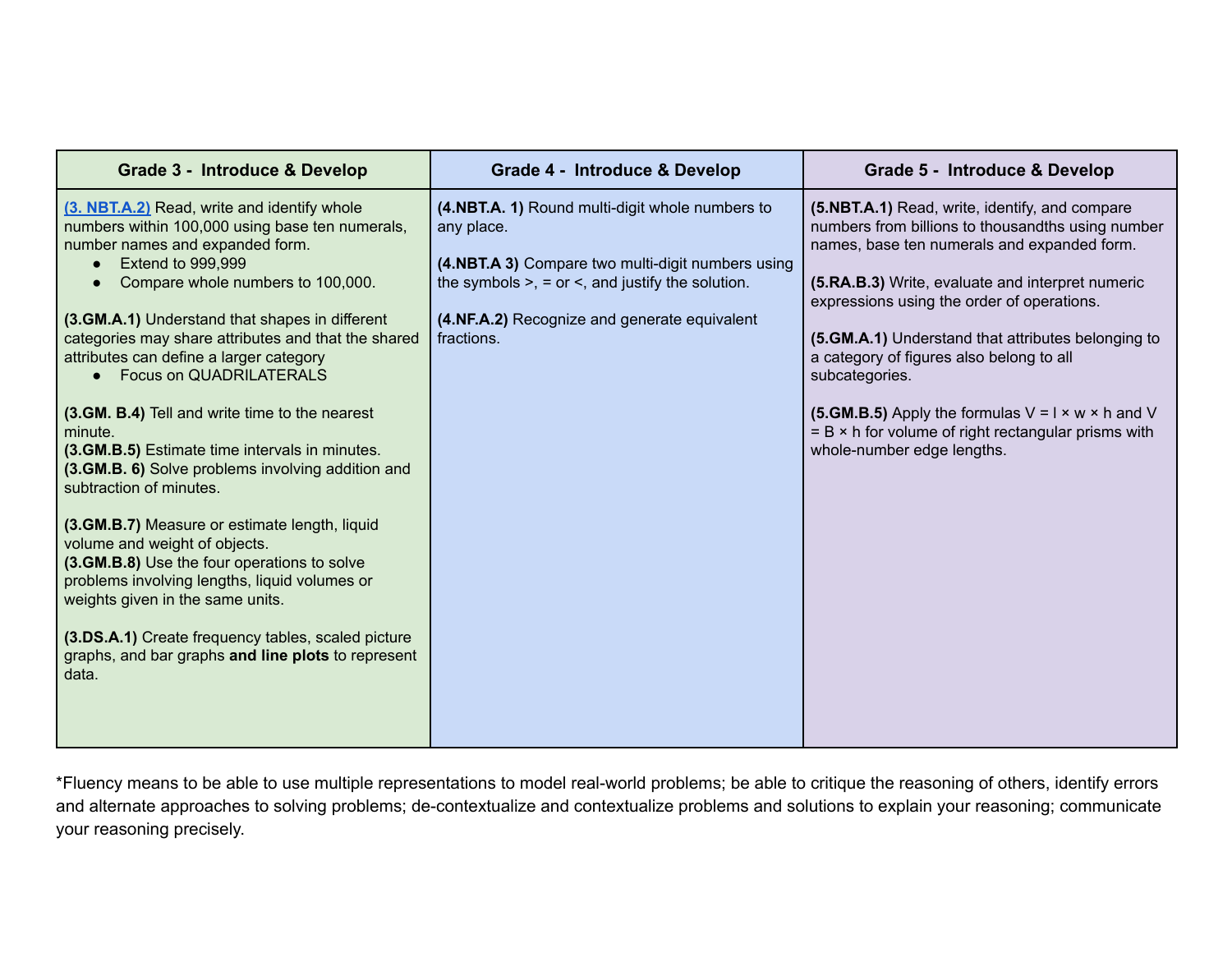# **Strategies**

## **Introduce specific strategies at each grade level. Students may choose which strategies work best for them. Not all strategies need to be mastered by every student.**

\*Fluency means to be able to use multiple representations to model real-world problems; be able to critique the reasoning of others, identify errors and alternate approaches to solving problems; de-contextualize and contextualize problems and solutions to explain your reasoning; communicate your reasoning precisely.

| Kindergarten                                                                                                                                                                                                                                                               | <b>Grade 1</b>                                                                                                                                                                                                                                                                                                                                                                                                                                                                                                                                                                                                                                                                                                     | <b>Grade 2</b>                                                                                                                                                                                                                                                                                                                                                                                                         |
|----------------------------------------------------------------------------------------------------------------------------------------------------------------------------------------------------------------------------------------------------------------------------|--------------------------------------------------------------------------------------------------------------------------------------------------------------------------------------------------------------------------------------------------------------------------------------------------------------------------------------------------------------------------------------------------------------------------------------------------------------------------------------------------------------------------------------------------------------------------------------------------------------------------------------------------------------------------------------------------------------------|------------------------------------------------------------------------------------------------------------------------------------------------------------------------------------------------------------------------------------------------------------------------------------------------------------------------------------------------------------------------------------------------------------------------|
| <b>Instructional Tools:</b><br><b>Tens Frames</b><br><b>Number Bonds</b><br><b>Number line</b><br><b>Addition and Subtraction within 10</b><br>$(1.RA.C.8)$ :                                                                                                              | <b>Instructional Tools:</b><br><b>Tens Frames</b><br><b>Number Bonds</b><br><b>HTO Chart (Expanded Form)</b><br><b>In-Out Boxes</b><br><b>Open Number Line</b>                                                                                                                                                                                                                                                                                                                                                                                                                                                                                                                                                     | <b>Instructional Tools:</b><br><b>Tens Frames</b><br><b>Number Bonds</b><br><b>HTO Chart (Expanded Form)</b><br><b>In-Out Boxes</b><br><b>Open Number Line</b><br>$\bullet$                                                                                                                                                                                                                                            |
| • Counting on facts $w/ 0$ , 1, 2<br>Doubles for 1, 2, 3, 4, and 5<br>Partners of Ten (1 and 9, 2 and 8, etc.)<br>Relationship between addition and<br>subtraction using number bonds<br>(Strategy posters)<br>Subtraction Facts within 10 (1.RA.C.8):<br>• Think Addition | <b>Addition and Subtraction within 20:</b><br><b>Kindergarten Strategies</b><br>10s Frame<br>$\bullet$<br>Doubles for 6, 7, 8, 9, and 10<br>$\bullet$<br><b>Near Doubles</b><br>$\bullet$<br>Make 10 and Add Again (Add to 10,<br>$\bullet$<br>then add the leftovers)<br><b>Addition (1.NBT.A.5 &amp; 1.RA.A.1):</b><br><b>Kindergarten Strategies</b><br>HTO with Base 10 Blocks<br><b>Subtraction within 20:</b><br><b>Think Addition</b><br>Decomposing a number leading to a 10<br>$\bullet$<br>(break apart into 10s and 1s)<br><b>Multiplication:</b><br>Use terminology of:<br>Multiples - Use only 1, 2, 10<br>Groups of - Use only groups<br>containing 1, 2, 10<br>Doubles (any number 1-10)<br>$\circ$ | <b>Addition and Subtraction within 20</b><br>$(2.RA.A.1)$ :<br>1st Grade Strategies<br>Doubles +2<br>$\bullet$<br>2 apart (double the in betweenpg. 83)<br><b>Addition (2.NBT.B.8):</b><br>• Adding on with friendly numbers<br><b>Open Number line</b><br>$\bullet$<br>09<br>HTO with blocks, discs, and numbers<br>Left to Right<br>$\bullet$<br><b>Subtraction within 20:</b><br><b>Think Addition</b><br>$\bullet$ |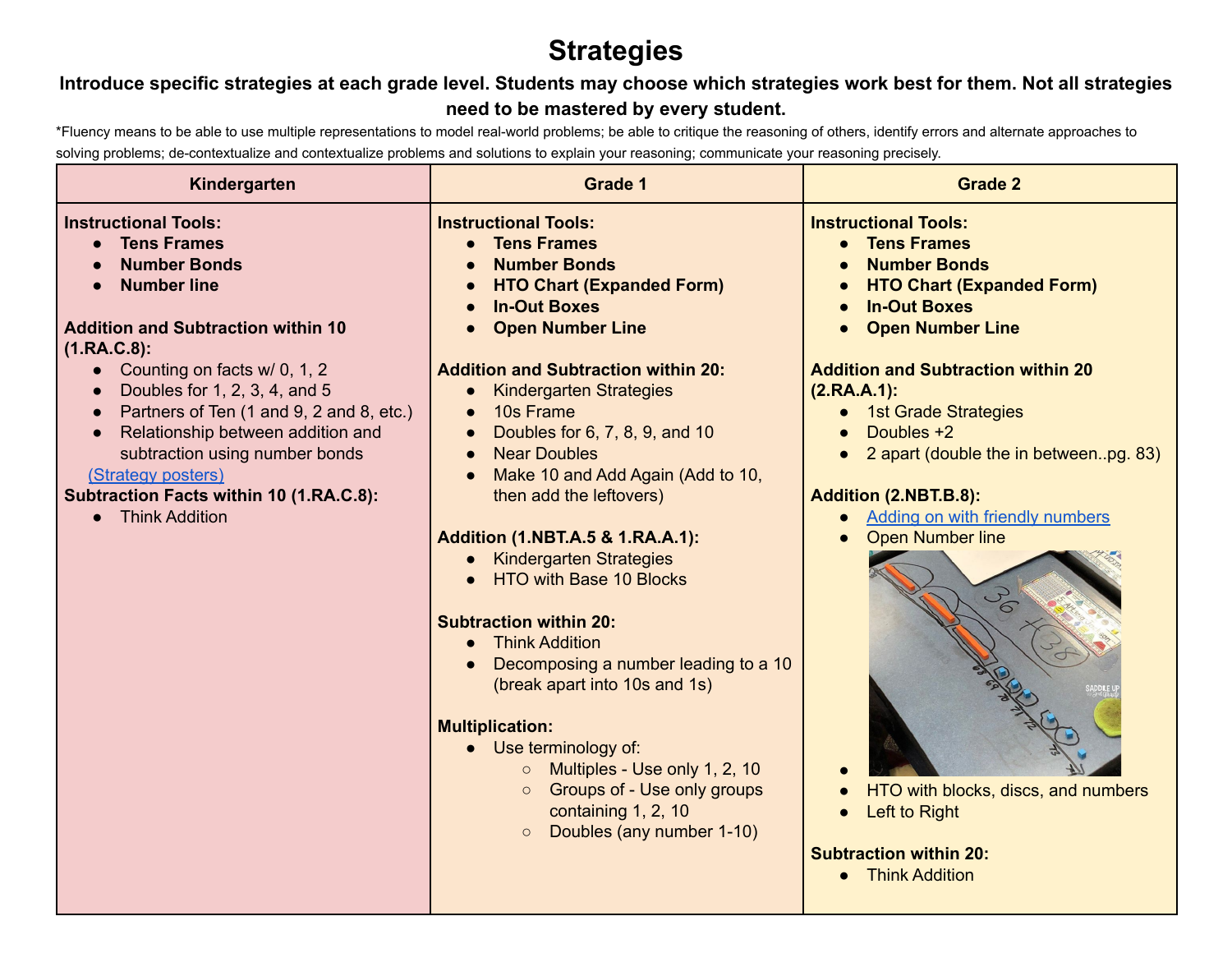|  | <b>Subtraction (2.NBT.B.8):</b><br>• Adding on using friendly numbers<br>HTO with blocks, discs, and numbers<br>$\rightarrow$ expanded form                                                                                                                                                                                                                                            |
|--|----------------------------------------------------------------------------------------------------------------------------------------------------------------------------------------------------------------------------------------------------------------------------------------------------------------------------------------------------------------------------------------|
|  | <b>Multiplication:</b><br>• Repeated Addition up to $5 \times 5$<br><b>1st Grade Strategies</b><br>Introduce strategies for 2, 5, 0, 1, 10<br>(Building toward fluency):<br><b>O</b> Repeated Addition<br><b>Drawing arrays</b><br>$\circ$<br><b>Grid paper</b><br>$\circ$<br><b>Benchmark facts</b><br>$\circ$<br><b>Commutative property</b><br>$\circ$<br><b>Doubles</b><br>$\circ$ |
|  | Division: (2.RA.B.3)<br>• Fair-Share with manipulatives, pictures,<br>and arrays with dividends up to 25<br>Fractions: (2.GM.A.3a)<br><b>Manipulatives</b><br>$\bullet$<br><b>o</b> Fraction Strips<br><b>Fraction circles</b><br>$\circ$<br>○ Folding Paper<br><b>Pictures</b><br><b>Number Line</b>                                                                                  |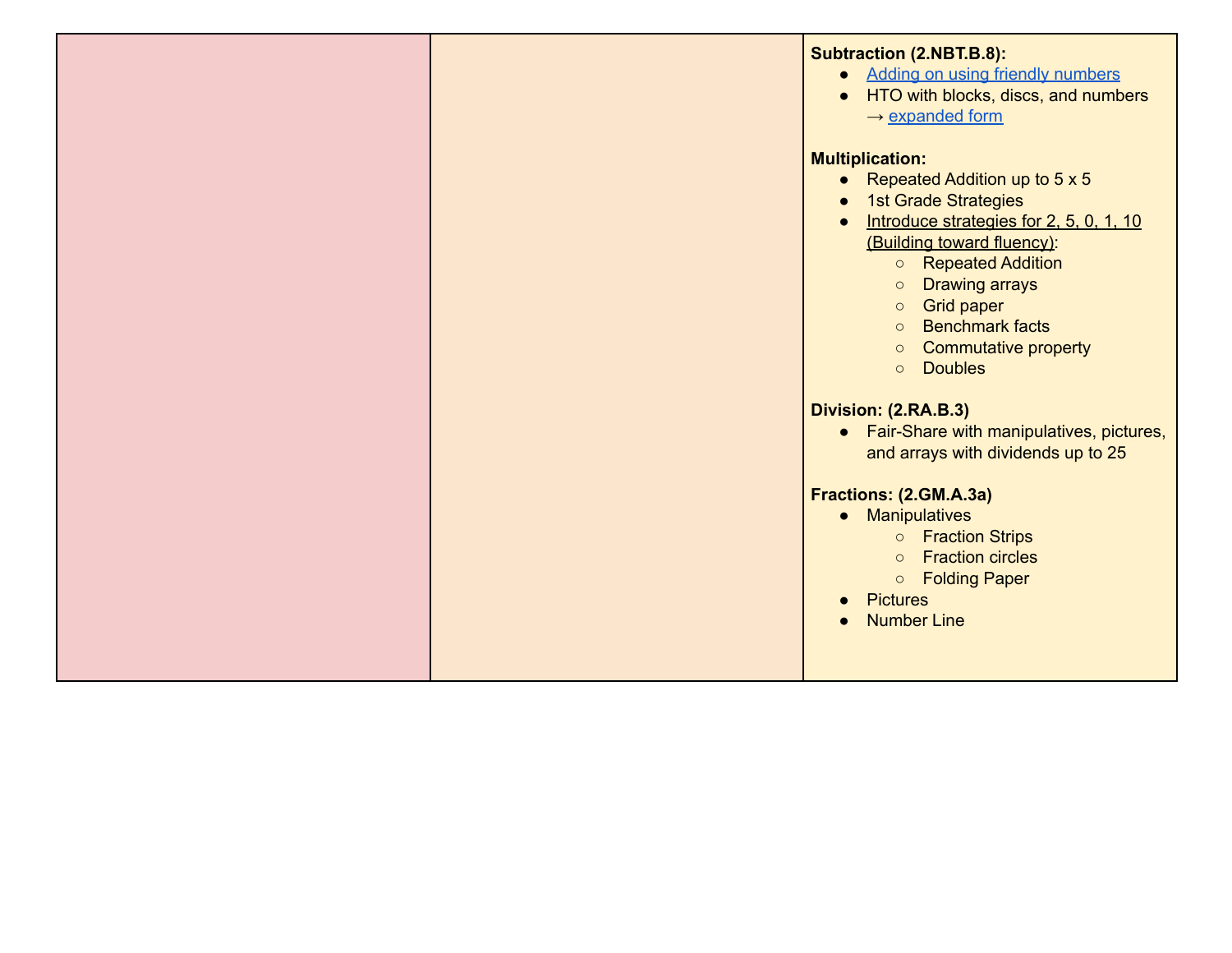| <b>Grade 3</b>                                                                                                                                                                                                                                                                                                                                                                                                                | Grade 4                                                                                                                                                                                                                                                                                                                                                                     | Grade 5                                                                                                                                                                                                                                                                                                                                                                                                                                            |
|-------------------------------------------------------------------------------------------------------------------------------------------------------------------------------------------------------------------------------------------------------------------------------------------------------------------------------------------------------------------------------------------------------------------------------|-----------------------------------------------------------------------------------------------------------------------------------------------------------------------------------------------------------------------------------------------------------------------------------------------------------------------------------------------------------------------------|----------------------------------------------------------------------------------------------------------------------------------------------------------------------------------------------------------------------------------------------------------------------------------------------------------------------------------------------------------------------------------------------------------------------------------------------------|
| <b>Addition:</b><br>• 2nd Grade Strategies<br>$LtR \rightarrow$ traditional algorithm<br><b>Subtraction:</b><br>2nd Grade Strategies (HTO chart)<br>$\bullet$<br><b>Traditional algorithm</b><br><b>Introduce Compensation (subtracting</b><br>with zeros)                                                                                                                                                                    | <b>Addition:</b><br><b>Adding on with friendly numbers</b><br>Left to Right<br><b>Traditional algorithm</b><br>$\bullet$<br><b>Subtraction:</b><br>Adding on with friendly numbers<br><b>Traditional algorithm</b><br>$\bullet$<br>Compensation (subtracting with zeros)<br>$\bullet$                                                                                       | <b>Addition:</b><br><b>Left to Right</b><br><b>Traditional algorithm</b><br><b>Subtraction:</b><br>Adding on with friendly numbers<br>$\bullet$<br>Traditional algorithm<br>Compensation (subtracting with zeros)<br>$\bullet$<br>Multiplication up to 4 x 1 and 3 x 3                                                                                                                                                                             |
| <b>Multiplication 0-10:</b><br>2nd Grade Strategies<br>$\bullet$<br>Fluency* of 2, 5, 0, 1, 10, 3, 4<br>$\circ$ 2: doubles<br>5: five facts<br>$\circ$<br>0: zero property<br>$\circ$<br>1: identity property<br>$\circ$<br>10: place value (add a zero)<br>$\circ$<br>3: double plus one<br>$\circ$<br>$\circ$ 4: double and double again<br>Fluency* of 6, 7, 8, 9<br>Distributive property of<br>$\circ$<br>multiplication | <b>Multiplication 0-10:</b><br>• 3rd Grade Strategies<br>Multiplication up to 2x2 (4.RA.A.2):<br>3rd Grade Strategies<br><b>Area Model with Base 10 Blocks</b><br>Area Model with Grid Paper (2x1)<br><b>Area Model Pictorial</b><br><b>Area model with Discs</b><br><b>Area model with Numbers</b><br>$\bullet$<br>Extension: Left to Right<br>Second Extension: Algorithm | $(5.RA.C.5)$ :<br>4th Grade Strategies<br>$\bullet$<br><b>Area Model with Numbers</b><br>Left to Right<br>$\bullet$<br>Algorithm (Introduce and develop)<br>$\bullet$<br>Division up to 4 x 2:<br><b>Partial Quotient Division (Stacking</b><br>$\bullet$<br>method)<br>Algorithm (Introduce and develop)                                                                                                                                          |
| Multiplication up to 3x1 (4.NBT.A.6):<br><b>Area Model with Base 10 Blocks</b><br><b>Area Model with Grid Paper</b><br><b>Area Model Pictorial</b><br><b>Area Model with Discs</b><br><b>Area Model with Numbers (Abstract-</b><br>Not explicitly taught. Students may infer<br>this.)<br>Extension: Area model up to 2x2<br>Second Extension: Left to right up to<br>3x1<br>Division with quotients 0 - 10:                  | Division with quotients 0-10:<br><b>Think Multiplication</b><br>Division up to 3 x 1:<br>Fair Share with manipulatives<br>Place Value blocks for 2 by 1 and 3 by<br><b>Division Area Model</b><br>Place Value discs with HTO board<br><b>Partial Quotient Division (Stacking</b><br>method)<br>Fractions (4.NF.B.6)                                                         | Fractions (5.NF.A.3 & 5.NF.B.6):<br><b>Common Denominators</b><br>List multiples and factors<br>$\circ$<br>Multiply by the denominator of<br>$\circ$<br>the other fraction<br>Fractions on a 100s chart<br>$\circ$<br><b>Mixed Numbers</b><br>Pictorial<br>$\circ$<br>Number bonds- Ungroup a<br>$\circ$<br>whole to create a usable<br>fraction<br><b>Whole-Part Addition &amp;</b><br>$\circ$<br><b>Subtraction</b><br><b>Improper Fractions</b> |
| Fair-Share with manipulatives, pictures,<br>and arrays                                                                                                                                                                                                                                                                                                                                                                        | <b>Bar Models</b><br>Number bonds                                                                                                                                                                                                                                                                                                                                           | <b>Number bonds</b><br>$\circ$<br>Change to a division problem<br>$\circ$                                                                                                                                                                                                                                                                                                                                                                          |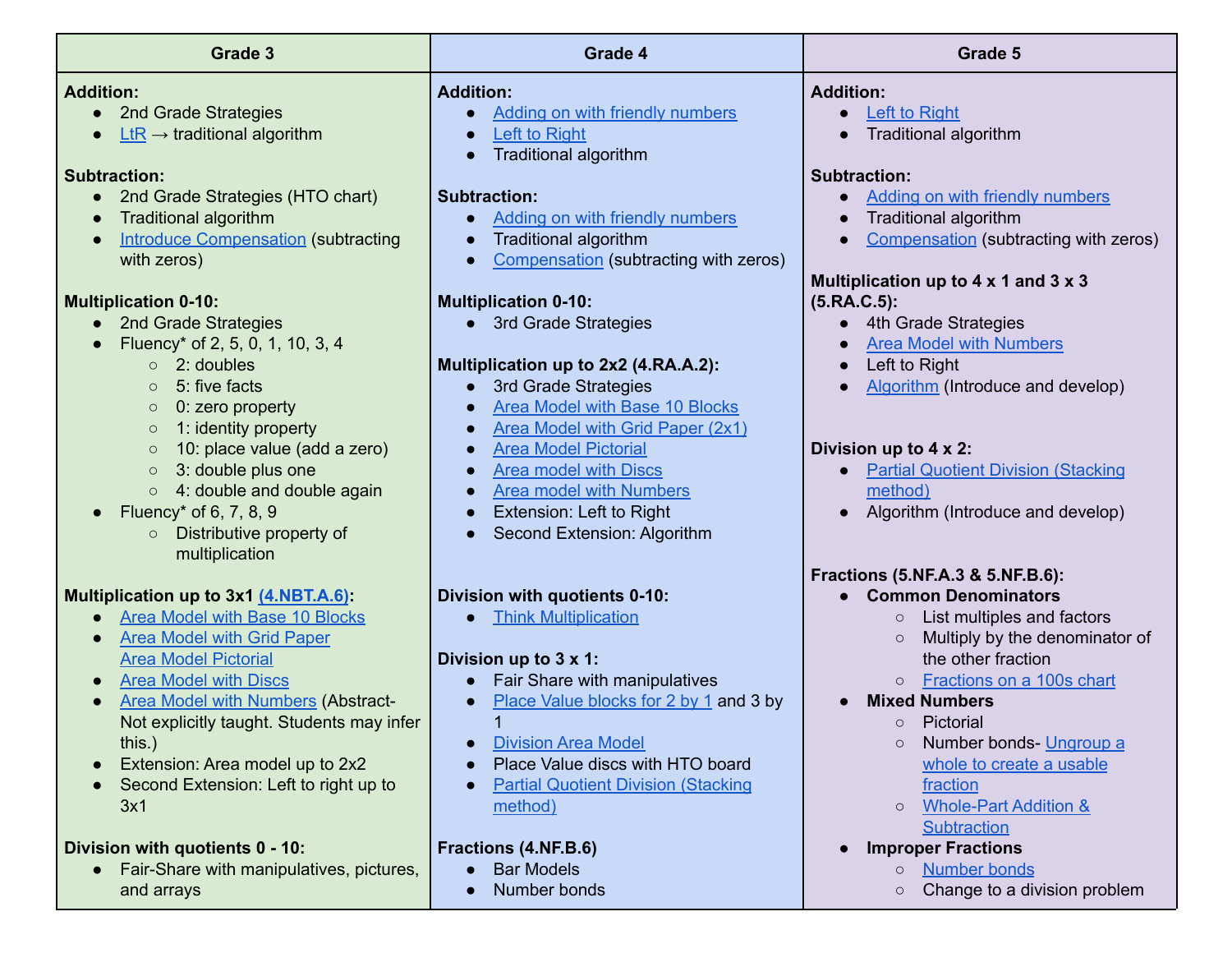● Introduce Think [Multiplication](https://youtu.be/ZCpYHDCATLo) with dividends up to 100

 $\circ$  Ex)  $20 \div 5 =$ 

- $5 \times = 20$
- Fact families

#### **Word Problems [\(3.RA.D.9\)](https://drive.google.com/drive/folders/1hEZdo0cPczzd3Zb7l6LSgrUEdl9j2uv-?usp=sharing)**

- Model Drawing
- Four Box

#### **Fractions [\(3.NF.A.1\)](https://drive.google.com/drive/folders/1cHqi3SZVHjopd4zjLYR_SkufFkKR06nF?usp=sharing)**

- Pictures
- Number lines
- Parts of a set
- Fraction bars

### **Rounding/Place Value [\(3.NBT.A.1\)](https://drive.google.com/drive/folders/1VfQvSyJj0eOGbBnDt3V6_gTQP2nKYo6Z?usp=sharing)**

- Number lines
- THTO Chart
- **Disks**
- Standard form
- Expanded form
- Written form

#### **Area/Perimeter [\(3.GM.D.16\)](https://drive.google.com/drive/folders/1cHqi3SZVHjopd4zjLYR_SkufFkKR06nF?usp=sharing)**

- Tiling
- formulas (A=LxW, P=adding side lengths)

#### **Measurement**

- Length:
	- cm, in, m, km, ft, yd, mi
- Capacity:
	- mL, L, cup, gal
- Mass:
	- $\circ$  oz, lb, g, kg
- Number line
- Fraction strips
- PATTERN BLOCKS
- **● Common Denominators**
	- List multiples and factors
	- Multiply by the denominator of the other fraction
- **● Mixed Numbers**
	- Model-pictorial and concrete
	- Number bonds
- **● Improper Fractions**
	- Model-pictorial and concrete
	- Number bonds
- **● Ordering/Comparing Fractions**
	- Number Line
	- Find Common Denominator

### **● Ordering/Comparing Fractions**

- [Number](https://drive.google.com/open?id=1dxvHGlAGz602ZkM_utTQMqWpGwQuo-lN) Line
- Find Common [Denominator](https://drive.google.com/open?id=1ryupCKpLKBlP6_sfNcRLQeQ8mi8PP4n2)
- [Butterfly](https://drive.google.com/open?id=1Mm72T90VuY_r3_Rhrnd5JJIv-Lv7r9Ns) Method
- **● Dividing Fractions**
	- **○** Invert fraction, then multiply
	- [Introduction](http://www.teachingwithamountainview.com/2013/04/dividing-fractions-anchor-chart-game.html) Lesson
- **Multiplying Fractions**
	- Multiply across
	- o [Singapore](https://www.youtube.com/watch?v=cbq-WP0mKeE) Method

**[https://www.nctm.org/Publications/Mathematics-Teac](https://www.nctm.org/Publications/Mathematics-Teaching-in-Middle-School/Blog/Reason-Why-When-You-Invert-and-Multiply/) [hing-in-Middle-School/Blog/Reason-Why-When-You-I](https://www.nctm.org/Publications/Mathematics-Teaching-in-Middle-School/Blog/Reason-Why-When-You-Invert-and-Multiply/) [nvert-and-Multiply/](https://www.nctm.org/Publications/Mathematics-Teaching-in-Middle-School/Blog/Reason-Why-When-You-Invert-and-Multiply/)**

### **Decimals**

- **● Place Value**
	- Number lines
	- Place Value Chart with Decimals
	- Standard Form
	- Expanded Form
	- Written Form
- **● Multiplication**
	- $\circ$  Multiply as whole number, then place decimal back in the answer
- **● Division**
	- **○** Use partial [quotient](https://www.khanacademy.org/math/cc-sixth-grade-math/cc-6th-arithmetic-operations/cc-6th-dividing-decimals/v/dividing-decimals-completely) division ["Stacking](https://www.khanacademy.org/math/cc-sixth-grade-math/cc-6th-arithmetic-operations/cc-6th-dividing-decimals/v/dividing-decimals-completely) Method" with [adjusting](https://www.khanacademy.org/math/cc-sixth-grade-math/cc-6th-arithmetic-operations/cc-6th-dividing-decimals/v/dividing-decimals-completely) the divisor to be a whole [number.](https://www.khanacademy.org/math/cc-sixth-grade-math/cc-6th-arithmetic-operations/cc-6th-dividing-decimals/v/dividing-decimals-completely)

### **Measurement: (5.GM.D.9)**

- Metric staircase
- Conversion chart.
- Ruler, yardstick, metric stick
- Gallon man (big G)
- In-Out Boxes [\(T-Chart\)](https://drive.google.com/open?id=1KuvptPcrHM1H-c50ee0J3vTJ03ymQgqZ)
- Four-box method problem solving